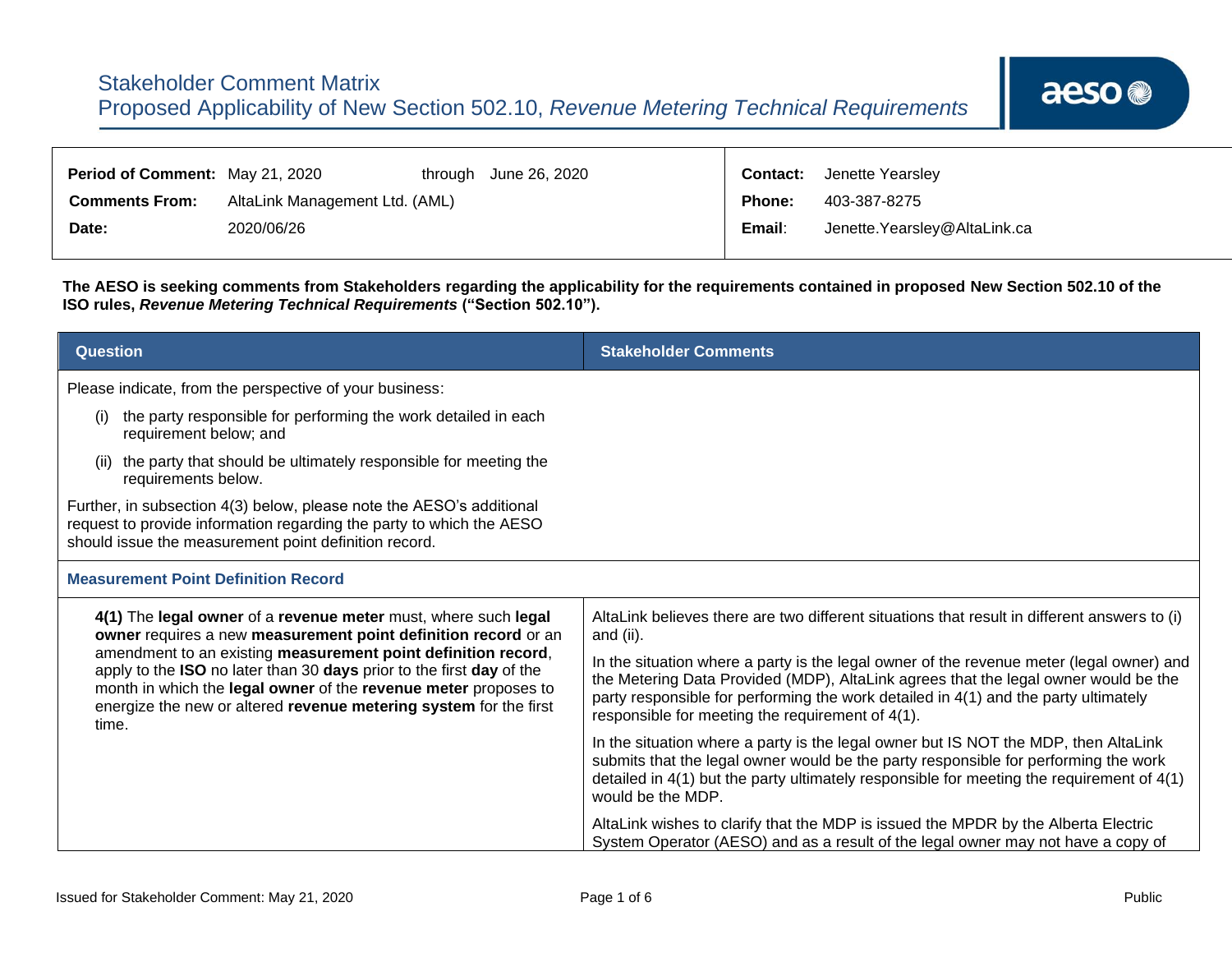## aeso

| <b>Question</b>                                                                                                                                                                                                                                                                                                                                                                                               | <b>Stakeholder Comments</b>                                                                                                                                                                                                                                                                                                                                                                                                                                                                                                                                                                                                                                                            |
|---------------------------------------------------------------------------------------------------------------------------------------------------------------------------------------------------------------------------------------------------------------------------------------------------------------------------------------------------------------------------------------------------------------|----------------------------------------------------------------------------------------------------------------------------------------------------------------------------------------------------------------------------------------------------------------------------------------------------------------------------------------------------------------------------------------------------------------------------------------------------------------------------------------------------------------------------------------------------------------------------------------------------------------------------------------------------------------------------------------|
|                                                                                                                                                                                                                                                                                                                                                                                                               | the measurement point definition record (MPDR).                                                                                                                                                                                                                                                                                                                                                                                                                                                                                                                                                                                                                                        |
| (2) The legal owner of a revenue meter must submit to the ISO<br>the information prescribed by the ISO when applying for a new or<br>amended measurement point definition record in accordance<br>within subsection 4(1).                                                                                                                                                                                     | AltaLink believes there are two different situations that result in different answers to (i)<br>and (ii).<br>In the situation where a party is the legal owner and the Metering Data Provided<br>(MDP), AltaLink agrees that the legal owner would be the party responsible for<br>performing the work detailed in 4(2) and the party ultimately responsible for meeting<br>the requirement of $4(2)$ .<br>In the situation where a party is the legal owner but IS NOT the MDP, then AltaLink<br>submits that the legal owner would be the party responsible for performing the work<br>detailed in $4(2)$ but the party ultimately responsible for meeting the requirement of $4(2)$ |
|                                                                                                                                                                                                                                                                                                                                                                                                               | would be the MDP.<br>AltaLink wishes to clarify that the MDP is issued the MPDR by the Alberta Electric<br>System Operator (AESO) and as a result of the legal owner may not have a copy of<br>the MPDR.                                                                                                                                                                                                                                                                                                                                                                                                                                                                               |
| Please provide information regarding the party to which the AESO should<br>issue the measurement point definition record.<br>(3) The ISO must issue a measurement point definition record<br>for a measurement point to the legal owner of the revenue<br>meter, or to a person designated by the legal owner of the<br>revenue meter, if the information submitted in accordance with<br>subsection $4(2)$ : | AltaLink submits that the AESO should issue the MPDR to the MDP. As a result, in<br>certain situations the legal owner may not be the party to which the AESO issues the<br>MPDR.                                                                                                                                                                                                                                                                                                                                                                                                                                                                                                      |
| (4) The legal owner of a revenue meter must install and operate a<br>revenue meter in accordance with measurement point definition<br>record issued by the ISO in accordance with subsection $4(3)$                                                                                                                                                                                                           | AltaLink submits that the legal owner is responsible for performing the work and<br>meeting the requirement described in 4(4). The legal owner will received the MPDR<br>and/or direction from the MDP in order to meet this requirement.                                                                                                                                                                                                                                                                                                                                                                                                                                              |
| <b>Revenue Meter</b>                                                                                                                                                                                                                                                                                                                                                                                          |                                                                                                                                                                                                                                                                                                                                                                                                                                                                                                                                                                                                                                                                                        |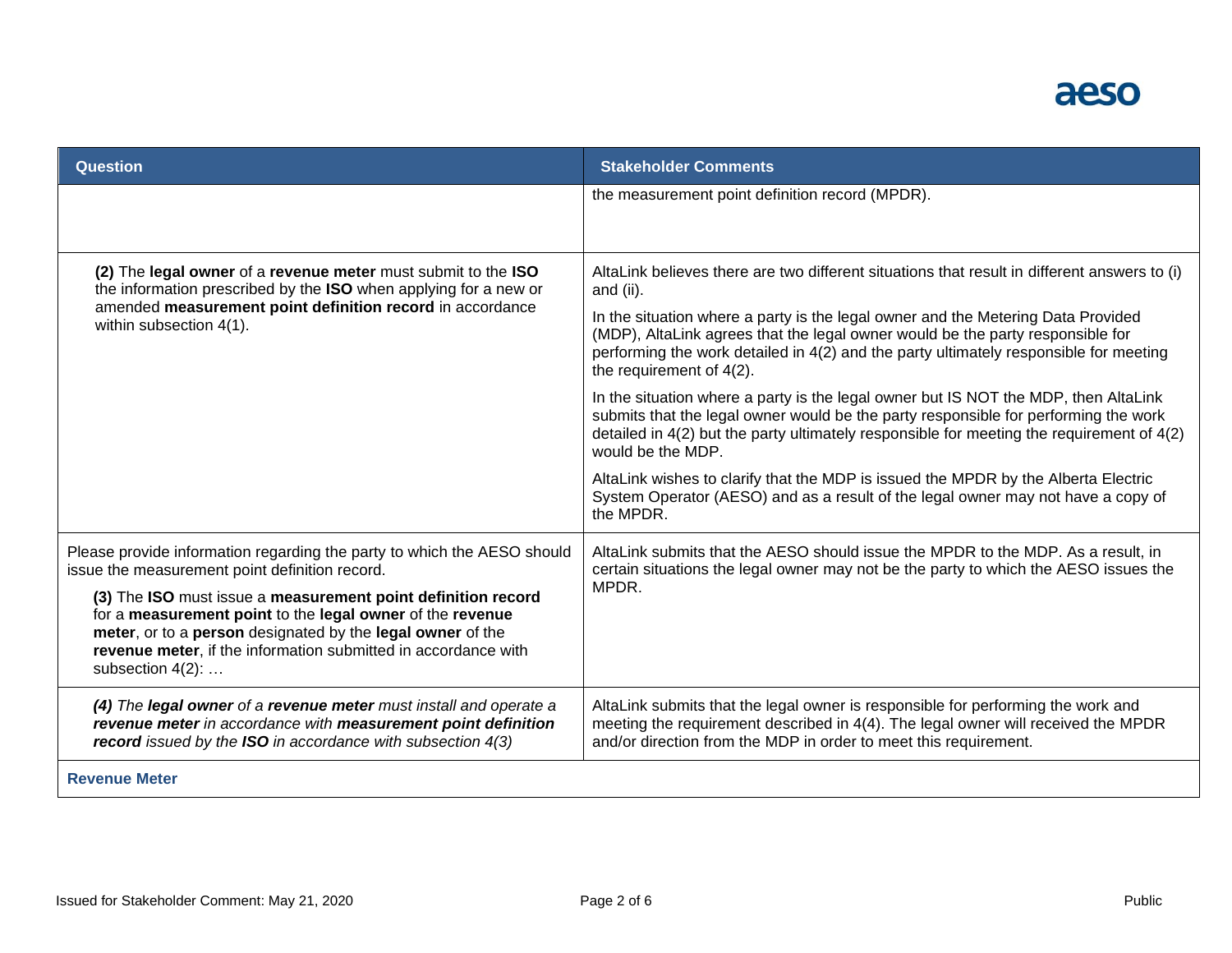

| <b>Question</b>                                                                                                                                                                                                                                   | <b>Stakeholder Comments</b>                                                                                                                         |
|---------------------------------------------------------------------------------------------------------------------------------------------------------------------------------------------------------------------------------------------------|-----------------------------------------------------------------------------------------------------------------------------------------------------|
| 5(1) The legal owner of a revenue meter must ensure that the<br>revenue meter is approved, verified, sealed, re-verified and sealed,<br>as applicable, in accordance with the Electricity and Gas<br>Inspections Act, RSC 1985 c E-4, as amended. | AltaLink submits that the legal owner is responsible for performing the work and<br>meeting the requirement described in 5(1)                       |
| (2) The legal owner of a revenue meter must ensure that the<br>revenue meter has an accuracy class rating that is less than or<br>equal to 0.2% for Watthour measurement if:                                                                      | AltaLink submits that the legal owner of the revenue meter is responsible for<br>performing the work and meeting the requirement described in 5(2)  |
| (a) the capacity of the metering point of the revenue meter is<br>greater than or equal to 1.0 MVA; and                                                                                                                                           |                                                                                                                                                     |
| (b) the revenue meter is not the subject of a dispensation<br>under the Electricity and Gas Inspection Act, RSC 1985 c E-4,<br>as amended.                                                                                                        |                                                                                                                                                     |
| (3) The legal owner of a revenue meter must ensure that the<br>revenue meter has an accuracy class rating that is less than or<br>equal to 0.5% for Varhour measurement if:                                                                       | AltaLink submits that the legal owner of the revenue meter is responsible for<br>performing the work and meeting the requirement described in 5(3). |
| (a) the capacity of the metering point of the revenue meter is<br>greater than or equal to 1.0 MVA; and                                                                                                                                           |                                                                                                                                                     |
| (b) the revenue meter is not the subject of a dispensation<br>under the Electricity and Gas Inspection Act, RSC 1985 c E-4,<br>as amended.                                                                                                        |                                                                                                                                                     |
| <b>Measurement Transformer</b>                                                                                                                                                                                                                    |                                                                                                                                                     |
| 6(1) The legal owner of a revenue meter must ensure that the<br>measurement transformer has an accuracy class rating less than<br>or equal to 0.3% if:                                                                                            | AltaLink submits that the legal owner of the revenue meter is responsible for<br>performing the work and meeting the requirement described in 6(1). |
| (a) the capacity of the metering point of the revenue meter is<br>greater than or equal to 1.0 MVA; and                                                                                                                                           |                                                                                                                                                     |
| (b) the revenue meter is not the subject of a dispensation<br>under the Electricity and Gas Inspection Act, RSC 1985 c E-4,<br>as amended.                                                                                                        |                                                                                                                                                     |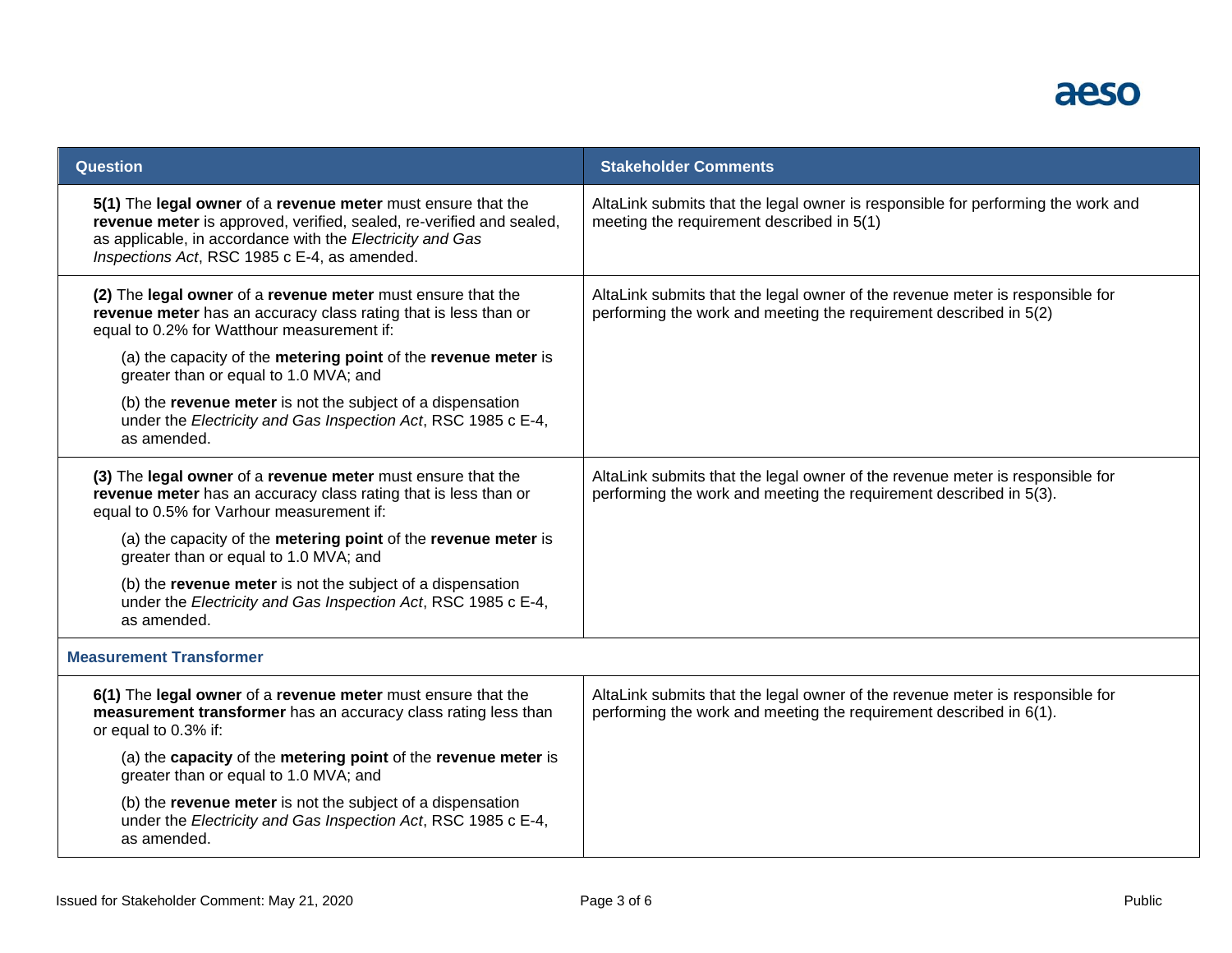## aeso

| <b>Question</b>                                                                                                                                                                                                                                                                                                                                                       | <b>Stakeholder Comments</b>                                                                                                                                                                                                                                                                                                                                                         |  |
|-----------------------------------------------------------------------------------------------------------------------------------------------------------------------------------------------------------------------------------------------------------------------------------------------------------------------------------------------------------------------|-------------------------------------------------------------------------------------------------------------------------------------------------------------------------------------------------------------------------------------------------------------------------------------------------------------------------------------------------------------------------------------|--|
| (2) The legal owner of a revenue meter must, unless the ISO<br>approves otherwise, ensure that the measurement transformer:                                                                                                                                                                                                                                           | AltaLink submits that the legal owner of the revenue meter is responsible for<br>performing the work and meeting the requirement described in 6(2).                                                                                                                                                                                                                                 |  |
| (a) is located and connected without compensation methods;                                                                                                                                                                                                                                                                                                            |                                                                                                                                                                                                                                                                                                                                                                                     |  |
| (b) produces a real metering point; and                                                                                                                                                                                                                                                                                                                               |                                                                                                                                                                                                                                                                                                                                                                                     |  |
| (c) has a dedicated current transformer core for measurement.                                                                                                                                                                                                                                                                                                         |                                                                                                                                                                                                                                                                                                                                                                                     |  |
| <b>Metering Data Services</b>                                                                                                                                                                                                                                                                                                                                         |                                                                                                                                                                                                                                                                                                                                                                                     |  |
| 7(1) The legal owner of a revenue meter must retain metering<br>data from the revenue metering system, including a record of final<br>estimates and adjustments and the method used to perform the<br>estimates or adjustments, in the electronic format specified in the<br>Commission's Rule 021: Settlement System Code Rules for a<br>period of at least 8 years. | AltaLink submits that the party responsible for the work and meeting the requirement in<br>7(1) is the MDP. The legal owner may not be in possession of the metering data as<br>they are not responsible for it and thus cannot be responsible for the work nor meeting<br>the requirement.                                                                                         |  |
| (2) The legal owner of a revenue meter must process metering<br>data for each measurement point in accordance with the algorithm<br>in the measurement point definition record issued in accordance<br>with subsection 4(3).                                                                                                                                          | AltaLink submits that the party responsible for the work and meeting the requirement in<br>7(2) is the MDP. The legal owner may not be in possession of the metering data as<br>they are not responsible for it and thus cannot be responsible for the work nor meeting<br>the requirement.                                                                                         |  |
| (3) The legal owner of a revenue meter must, within 30 days of<br>energizing the revenue meter for the first time, validate the<br>metering equipment and the metering data using reasonable<br>methods and alternative data sources.                                                                                                                                 | AltaLink submits that the party responsible for validating the metering equipment in<br>7(3) is the legal owner and the party responsible for validating the metering data in<br>7(3) is the MDP. The legal owner may not be in possession of the metering data as<br>they are not responsible for it and thus cannot be responsible for the work associated<br>with metering data. |  |
| <b>Revenue Meter Testing and Reporting</b>                                                                                                                                                                                                                                                                                                                            |                                                                                                                                                                                                                                                                                                                                                                                     |  |
| 8(2) The legal owner of a revenue meter must provide the results<br>of the in-situ test performed in subsection 8(1) to ISO if the test<br>resulted in an error measurement of +/- 3%.                                                                                                                                                                                | AltaLink submits that the legal owner is responsible for performing the work and<br>meeting the requirement described in 8(2).                                                                                                                                                                                                                                                      |  |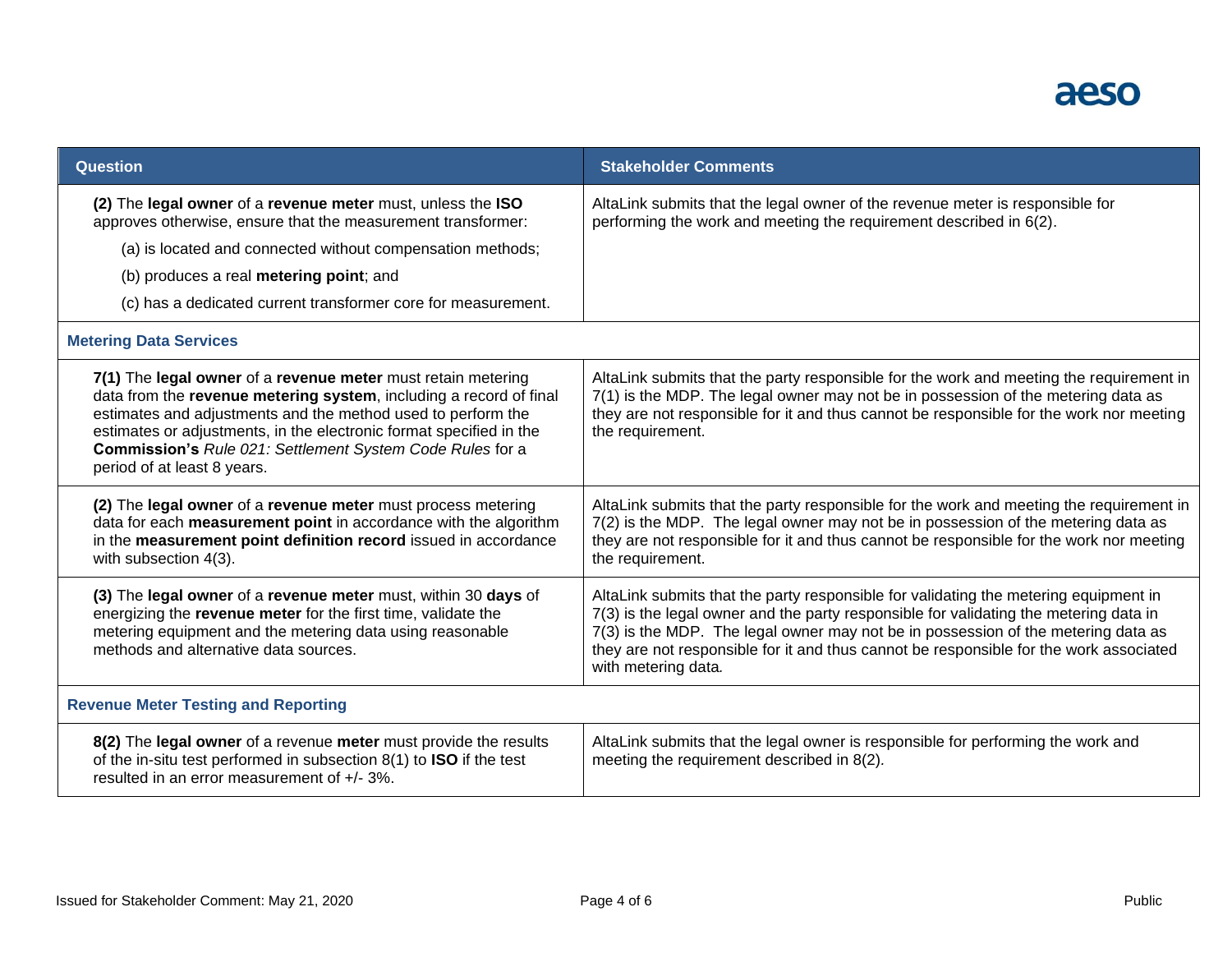| Question                                                                                                                                                                                                                                                        | <b>Stakeholder Comments</b>                                                                                                                                                                                                                                                                  |
|-----------------------------------------------------------------------------------------------------------------------------------------------------------------------------------------------------------------------------------------------------------------|----------------------------------------------------------------------------------------------------------------------------------------------------------------------------------------------------------------------------------------------------------------------------------------------|
| (3) The legal owner of a revenue meter must, at the request of the<br>ISO:                                                                                                                                                                                      | AltaLink submits that the legal owner of the revenue meter is responsible for<br>performing the work and meeting the requirement described in 8(3).                                                                                                                                          |
| (a) undertake and complete in-situ tests for the metering<br>equipment within a mutually agreed time frame; and                                                                                                                                                 |                                                                                                                                                                                                                                                                                              |
| (b) report the results to the ISO within 30 days of receiving the<br>ISO's request.                                                                                                                                                                             |                                                                                                                                                                                                                                                                                              |
| <b>Measurement Data Corrections</b>                                                                                                                                                                                                                             |                                                                                                                                                                                                                                                                                              |
| 9(1) The legal owner of a revenue meter must, if the legal owner<br>discovers an error in measurement data that has been submitted<br>to the ISO for financial settlement, notify the ISO of the error as<br>soon as practicable in the form the ISO specifies. | AltaLink submits that the party responsible for the work and meeting the requirement in<br>9(1) is the MDP. The legal owner may not be in possession of the metering data as<br>they are not responsible for it and thus cannot be responsible for the work nor meeting<br>the requirement.  |
| (2) The legal owner of a revenue meter must include the following<br>information in the notice referred to in subsection 9(1):<br>(a) the reason for the error; and<br>(b) the correct measurement data.                                                        | AltaLink submits that the party responsible for the work and meeting the requirement in<br>9(2) is the MDP. The legal owner may not be in possession of the metering data as<br>they are not responsible for it and thus cannot be responsible for the work nor meeting<br>the requirement.  |
| (4) The legal owner of a revenue meter must submit the correct<br>measurement data to the ISO as soon as practicable if the ISO's<br>review in subsection 9(3) confirms that the previously submitted<br>measurement data was erroneous.                        | AltaLink submits that the party responsible for the work and meeting the requirement in<br>9(4) is the MDP. The legal owner may not be in possession of the metering data as<br>they are not responsible for it and thus cannot be responsible for the work nor meeting<br>the requirement.  |
| <b>Restoration</b>                                                                                                                                                                                                                                              |                                                                                                                                                                                                                                                                                              |
| 10(1) The legal owner of a revenue meter must, upon becoming<br>aware of a failure of the revenue metering system that may result<br>in a restatement of measurement data that has been submitted to<br>the ISO, notify the ISO in writing of the failure.      | AltaLink submits that the party responsible for the work and meeting the requirement in<br>10(1) is the MDP. The legal owner may not be in possession of the metering data as<br>they are not responsible for it and thus cannot be responsible for the work nor meeting<br>the requirement. |
| (2) The legal owner of a revenue meter must, within 30 days of<br>providing the notification under subsection 10(1):<br>(a) investigate and determine the nature and extent of the                                                                              | AltaLink submits that the party responsible for the work and meeting the requirement in<br>10(2) is the legal owner.                                                                                                                                                                         |